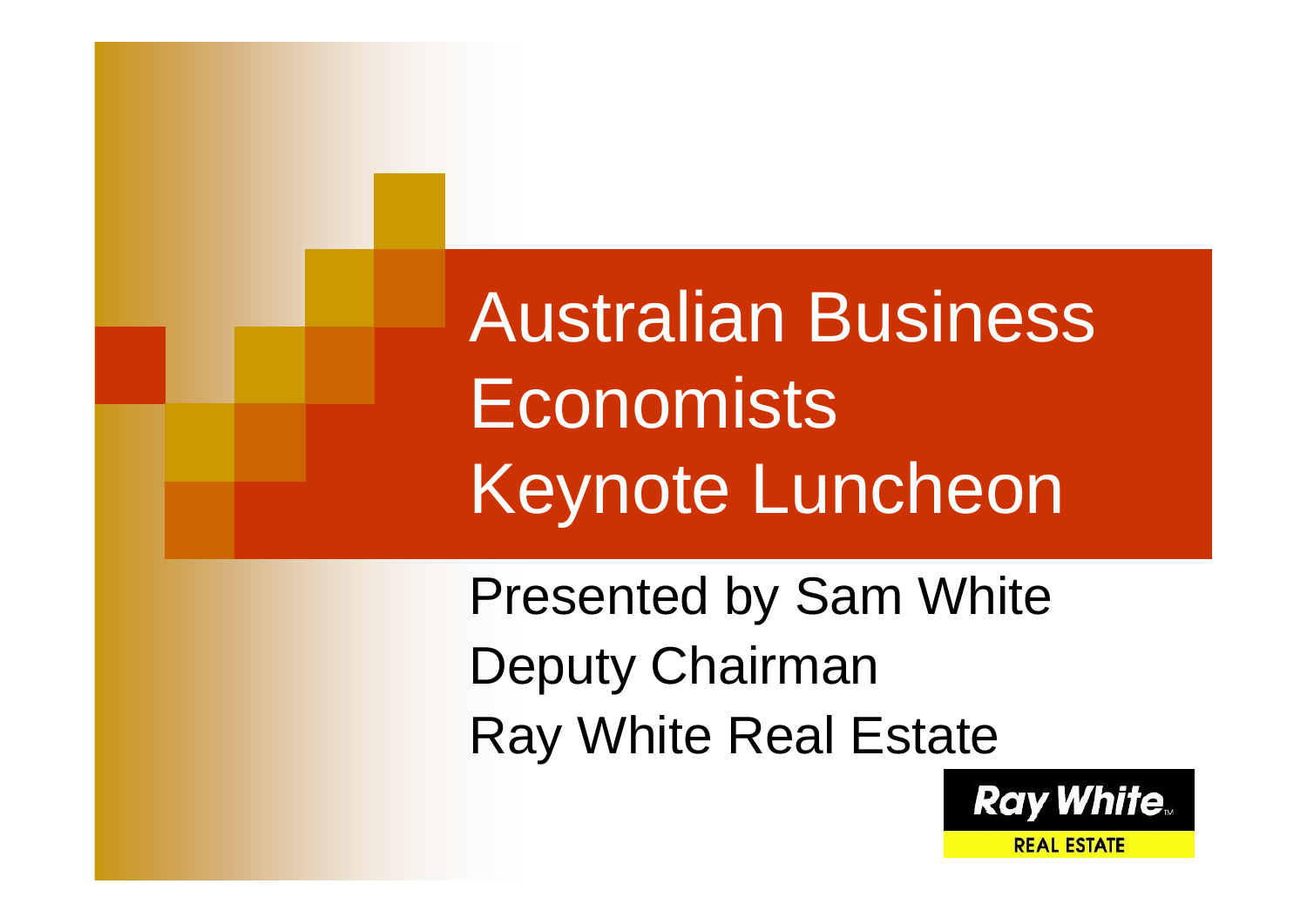## ■ Caledonian Rd ROSE BAYMay 2004





- 51 sales contracts out
- **Nendor requested** confidentiality on price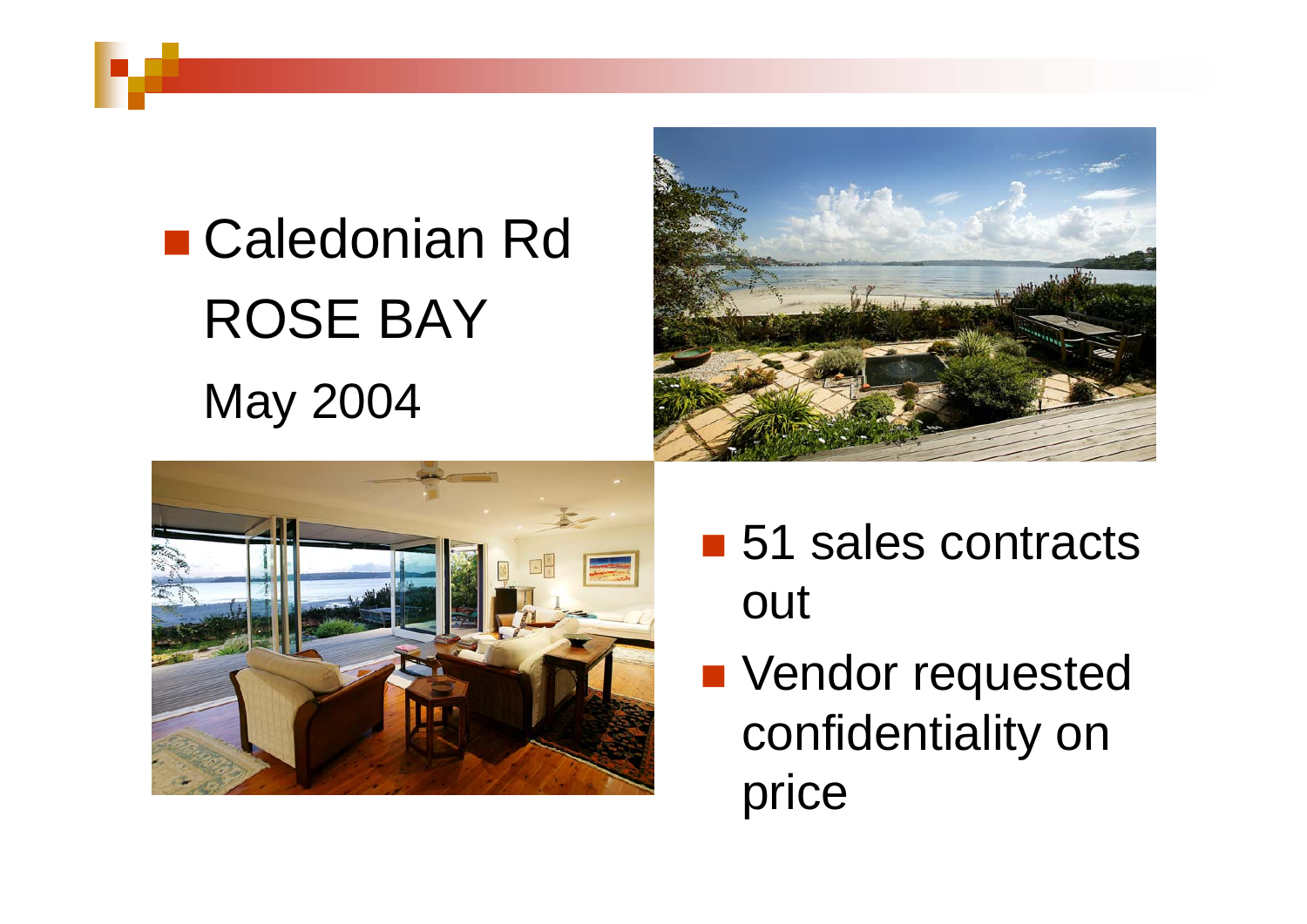

# ■ Victoria Rd BELLEVUE HILL May 2004

■ Sold for \$4.4m S900,000 over reserve

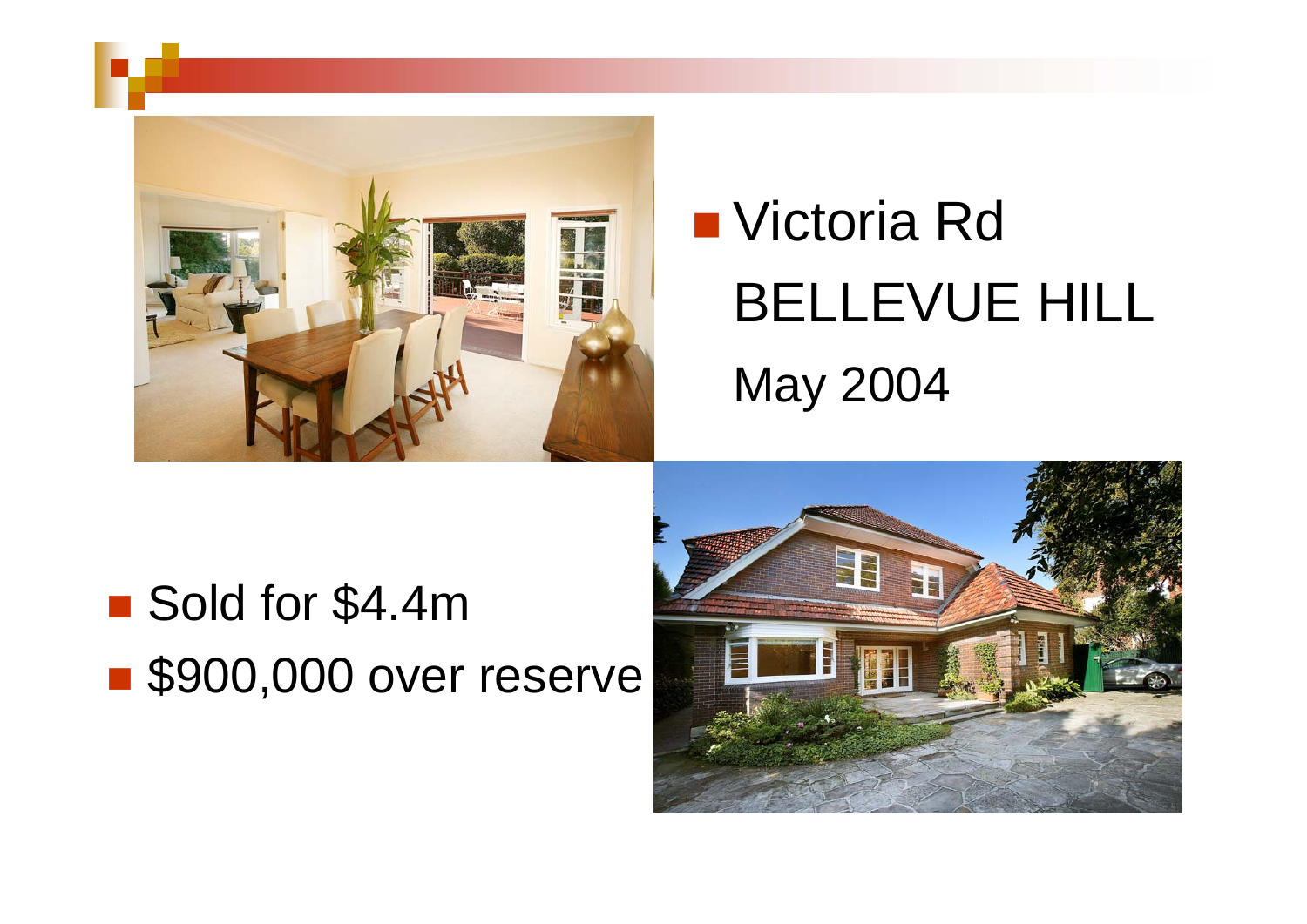# Conflicting Data

#### ■ Median House prices – March Quarter 2004

| Australian<br>Bureau of<br><b>Statistics</b><br>(ABS) | Australian<br>Property<br><b>Monitors</b><br>(APM) | Commonwealth<br><b>Bank</b><br>(CBA) | <b>CBA Property</b><br><b>Value Guide</b> |
|-------------------------------------------------------|----------------------------------------------------|--------------------------------------|-------------------------------------------|
| $+2.5%$                                               | $-8.4\%$                                           | $-3.2\%$                             | $+7.1%$                                   |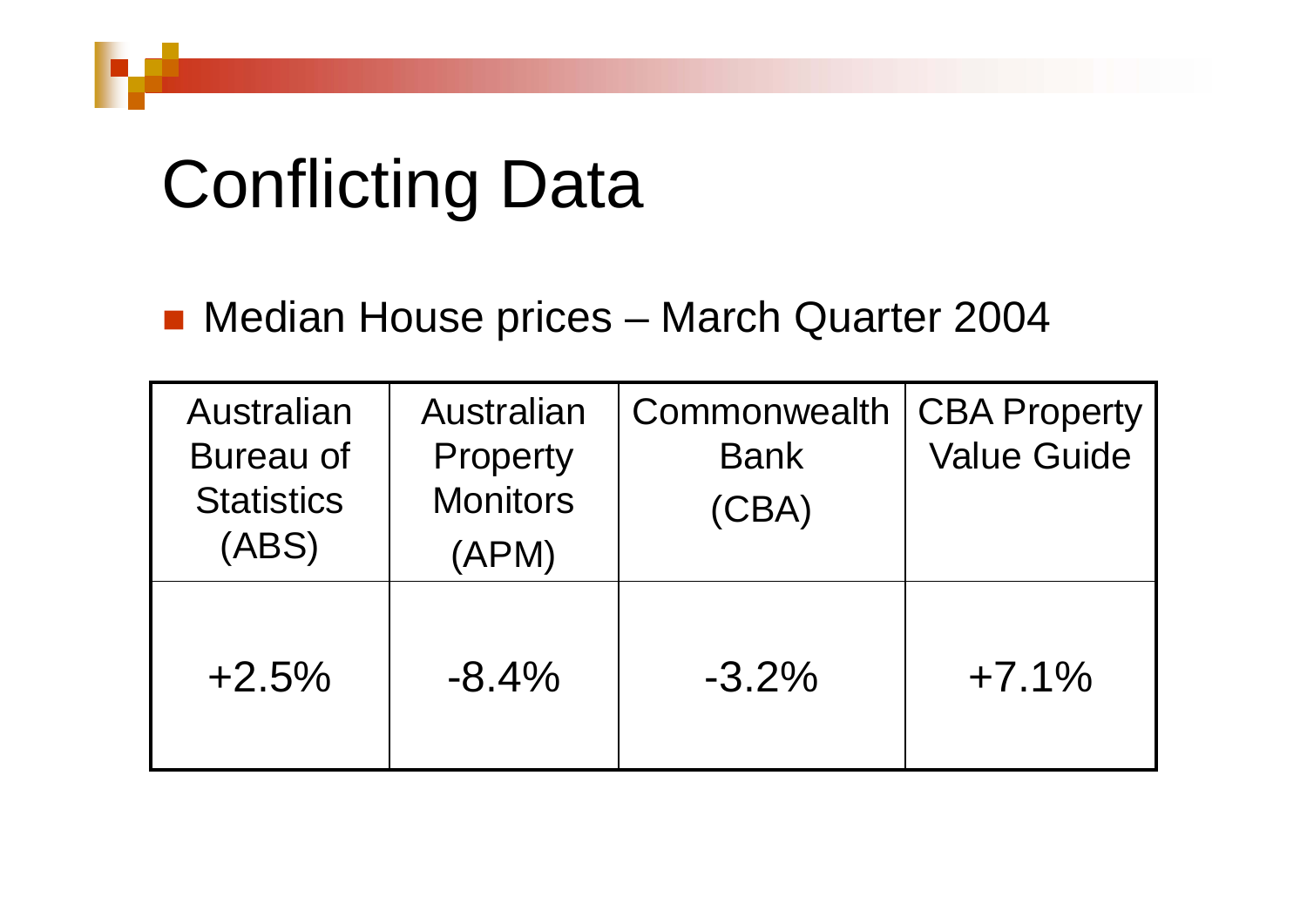# Ray White Markets in Sydney

**BLUE:** Eastern Suburbs, North Shore, most of Northern Beaches, part of Inner West **NETRO:** Southern suburbs, Sutherland, Northern Districts, Hills Districts, Western Sydney, most of South West Sydney, Central Coast GREEN: Some outer lying Sydney and regional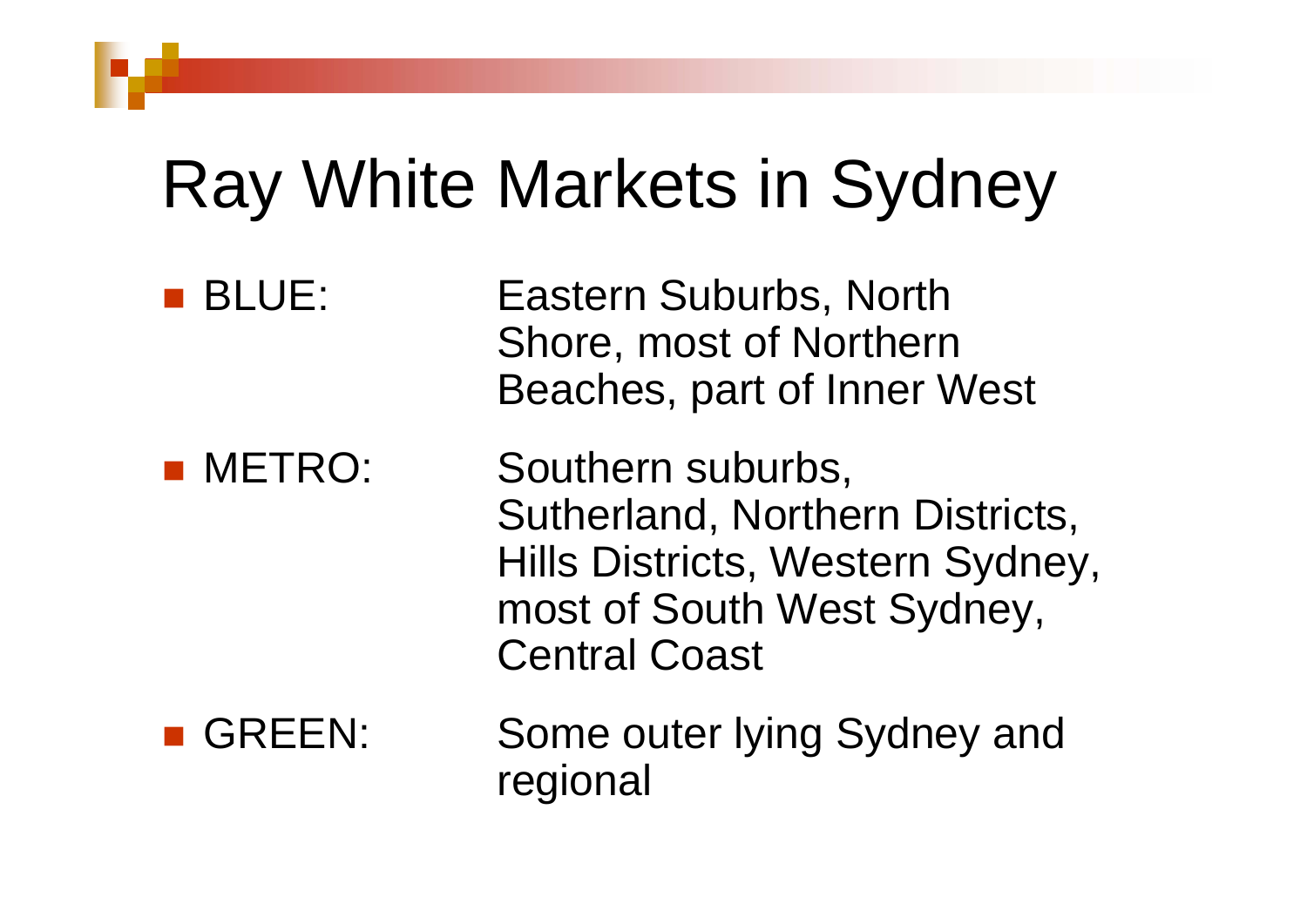#### Ray White Sales Volume



2003 ∎ 2004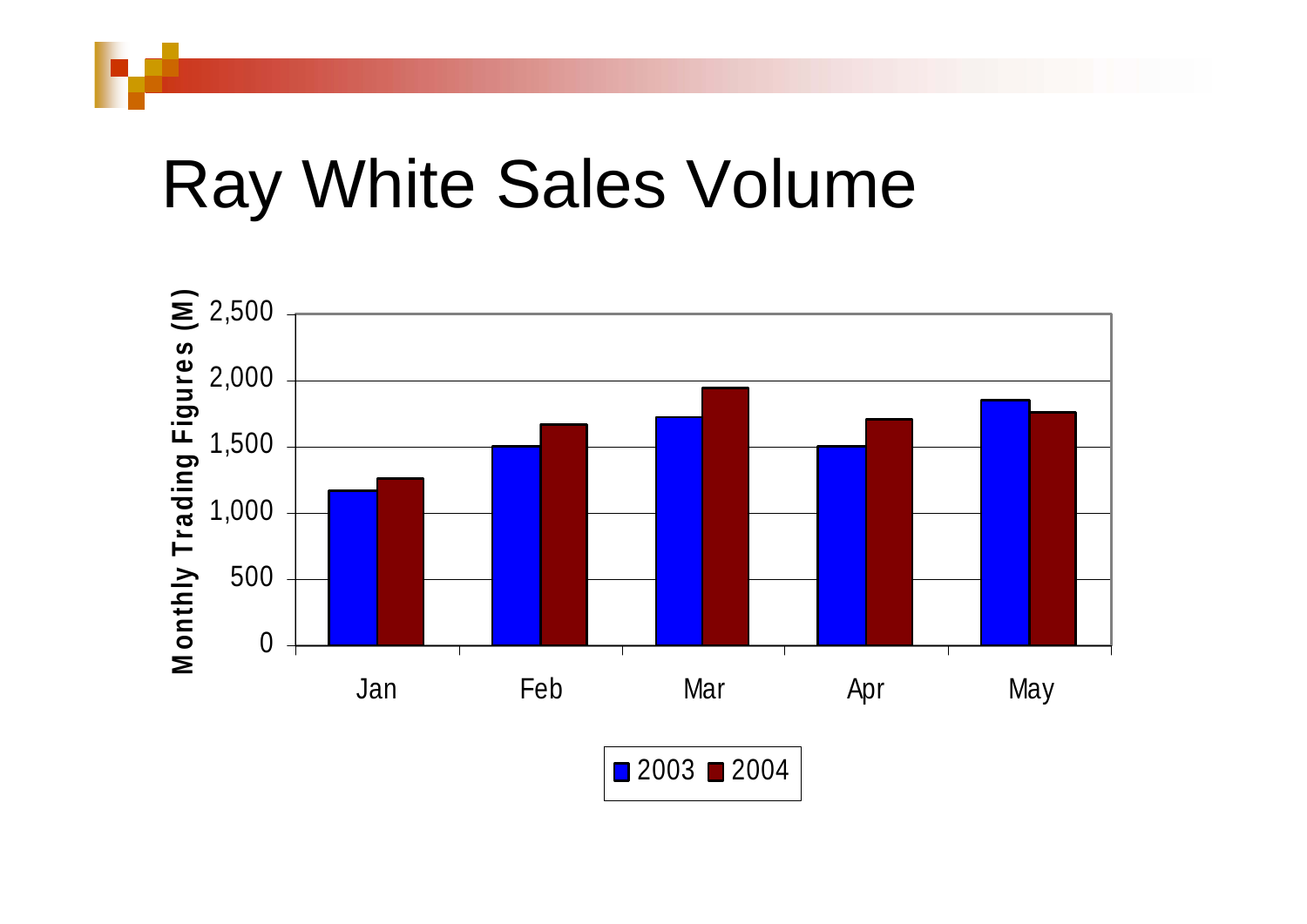### Auction Clearance Rates 2003

#### **Ray White data:**

| <b>Sold Prior</b>         | 30% |
|---------------------------|-----|
| <b>Sold at Auction</b>    | 60% |
| <b>Sold After Auction</b> | 5%  |
| <b>TOTAL</b>              | 95% |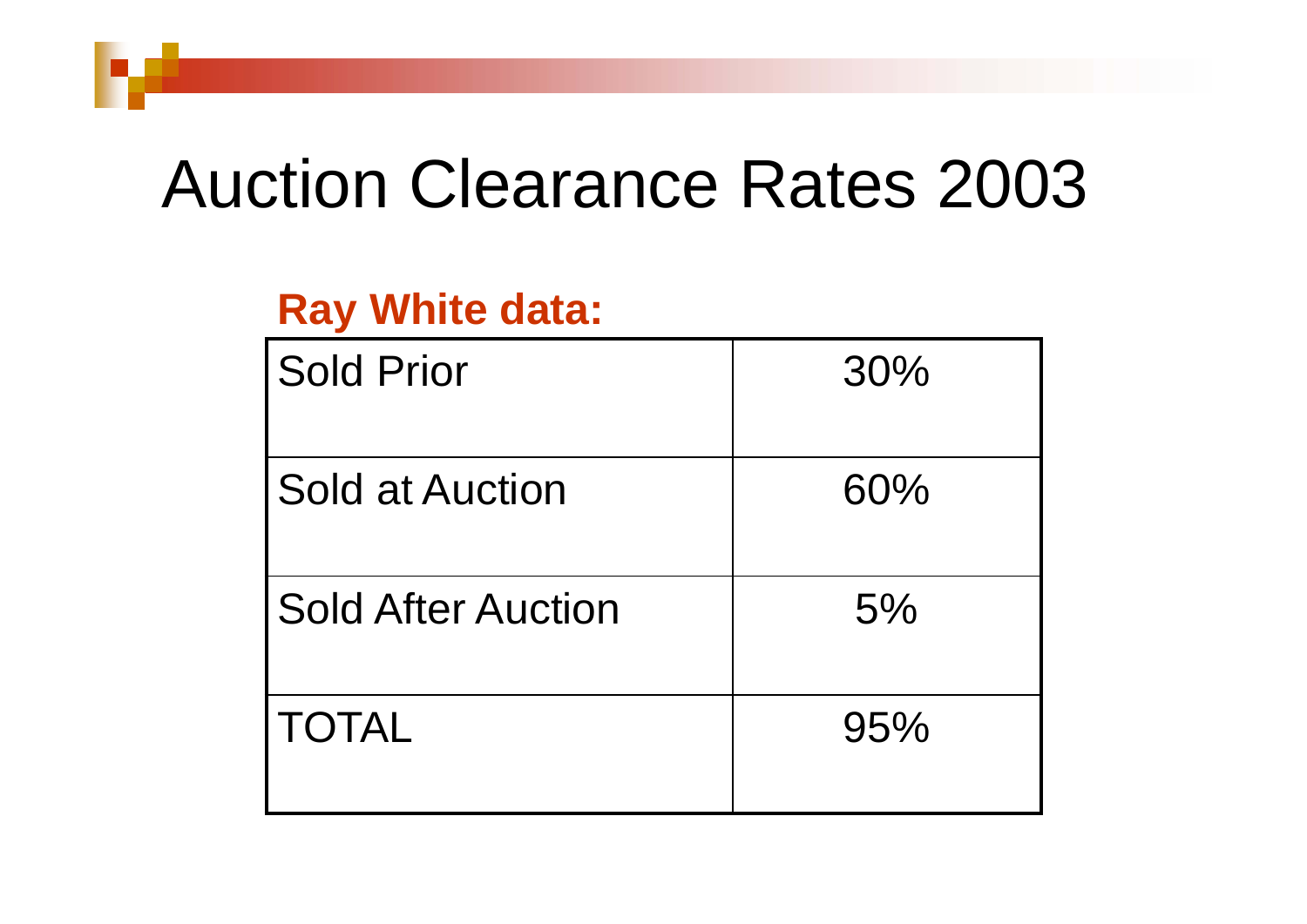### Auction Clearance Rates 2004

#### **Ray White experience:**

|                           | <b>BLUE</b> | <b>METRO</b> | <b>GREEN</b> |
|---------------------------|-------------|--------------|--------------|
| <b>Sold Prior</b>         | 20%         | 20%          | 25%          |
| <b>Sold at Auction</b>    | 40%         | 30%          | 30%          |
| <b>Sold After Auction</b> | 25%         | 30%          | 30%          |
| <b>TOTAL</b>              | 85%         | 80%          | 85%          |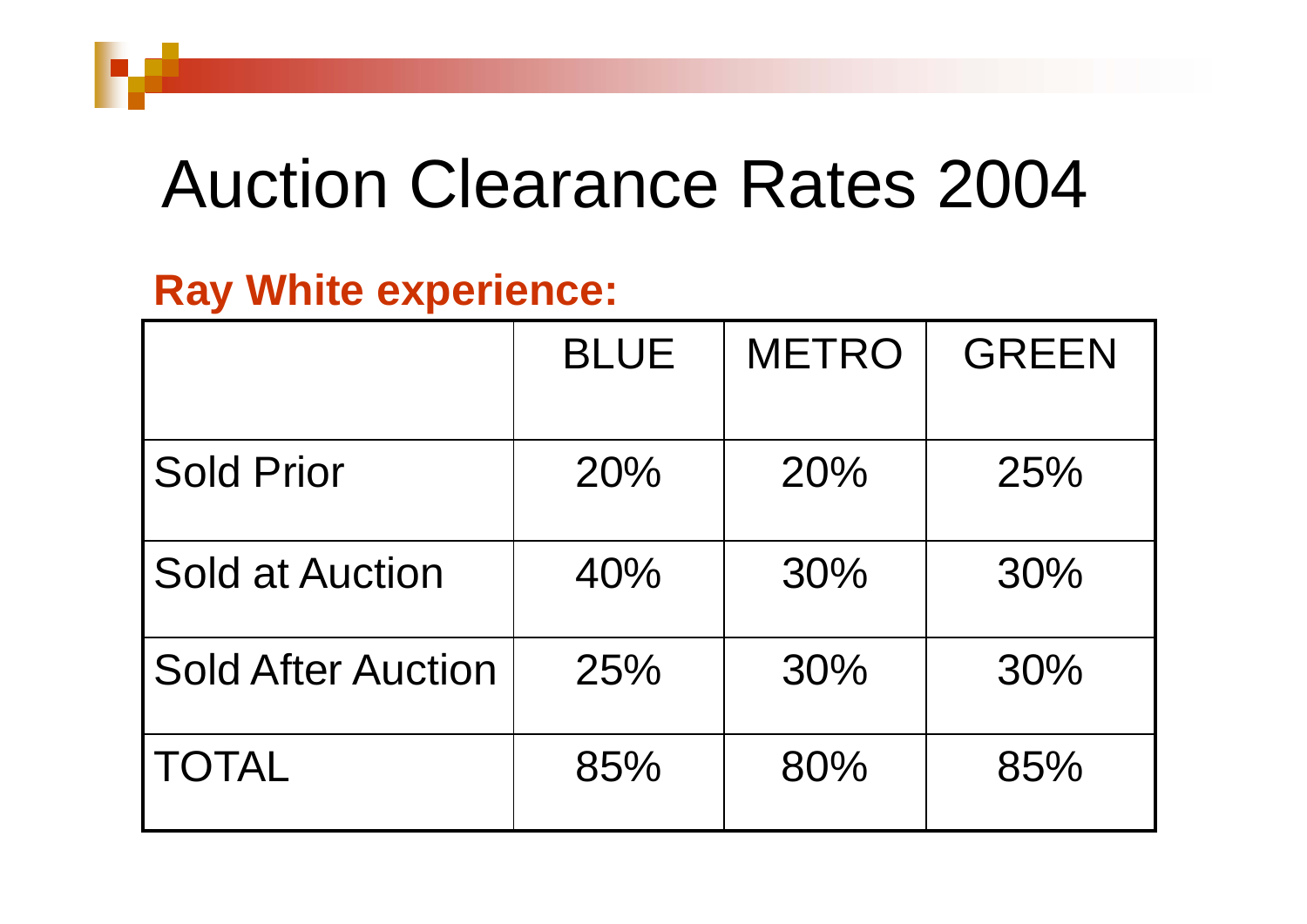## Days on Market

|                 | <b>April 2003</b> | April 2004 |
|-----------------|-------------------|------------|
| Sydney          | 41                | 69         |
| Melbourne       | 33                | 64         |
| <b>Brisbane</b> | 33                | 65         |
| Adelaide        | 48                | 83         |
| <b>Perth</b>    | 80                | 47         |

Figures from Australian Property Monitors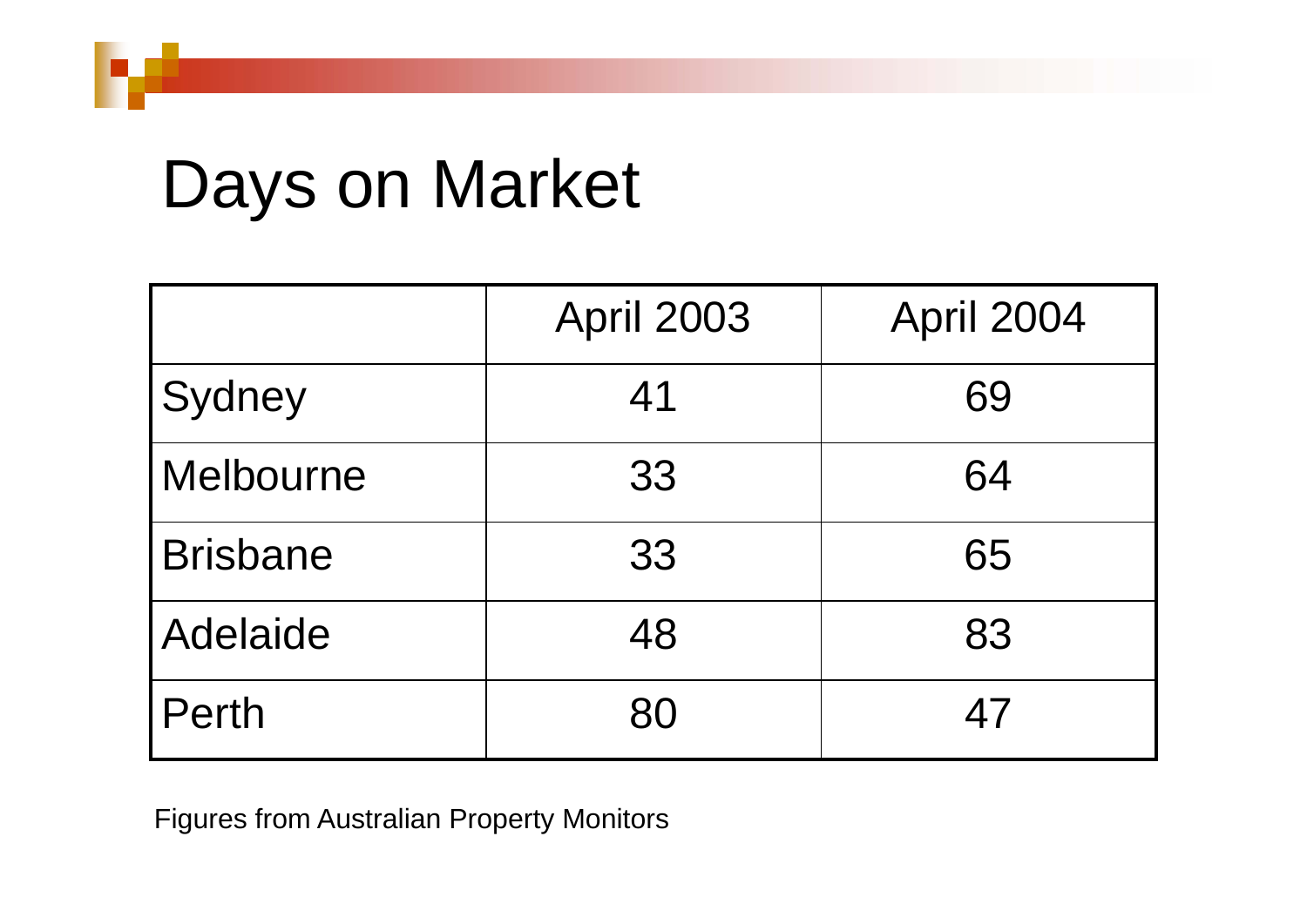## Days on Market

#### **Ray White data:**

|              | May 2003 | May 2004 |
|--------------|----------|----------|
| <b>Blue</b>  | 25       | 55       |
| <b>Metro</b> | 35       | 70       |
| Green        | 35       | 90       |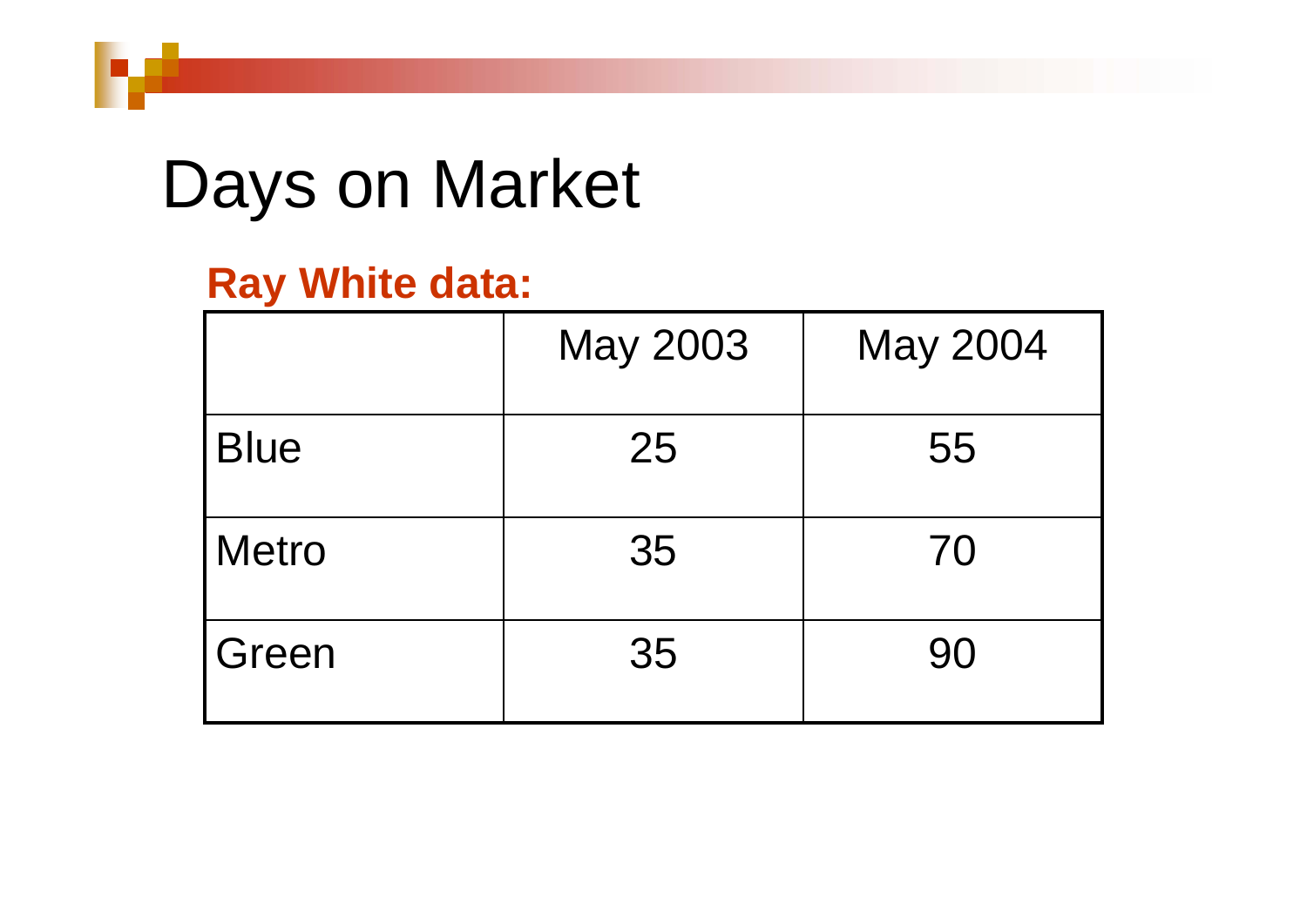# Traffic Statistics www.raywhite.com